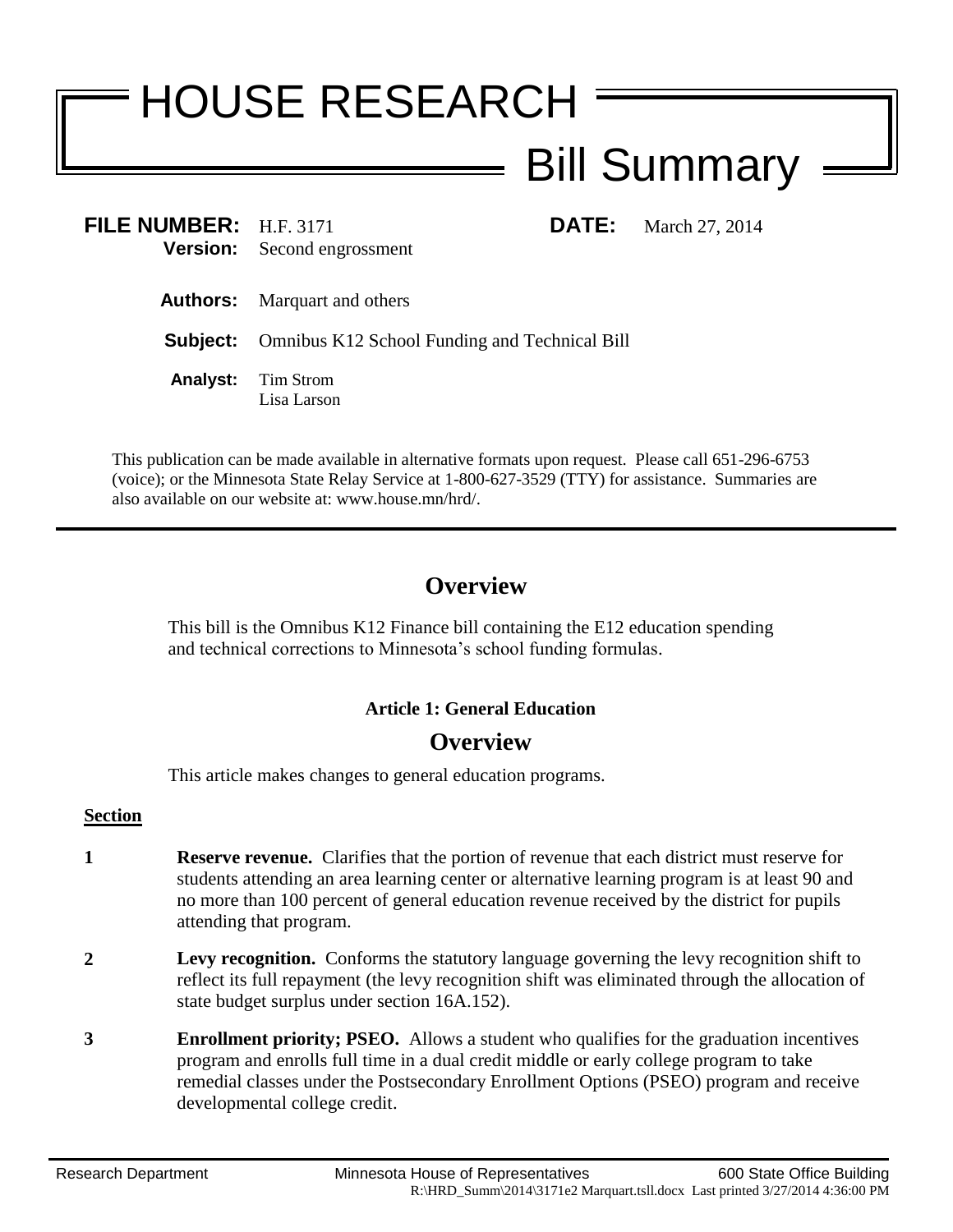- **4 Financial arrangements.** Adjusts the formulas for aid payments to colleges and universities participating in the PSEO program to reflect the higher formula allowance and lower pupil weight of secondary students (the 2013 Legislature lowered the pupil weight for secondary students from 1.3 to 1.2 beginning in fiscal year 2015).
- **5 General education revenue; charter schools.** Clarifies that charter schools do not qualify for location equity revenue (renamed local optional revenue in the recently enacted tax bill) and calculates declining enrollment aid individually for each charter school.
- **6 English learner.** Increases the maximum number of years a student may receive statefunded English learner services from five to six years. Authorizes a school to continue to provide state-funded services to an English learner who has met the state minimum cutoff score on an English language proficiency assessment, if the student's teachers determine the student needs additional English language services to successfully and fully participate in the general core curriculum in the regular classroom.
- **7 School district EL revenue.** Increases the English learner program basic revenue from \$704 to \$726 per pupil.

#### **8 Approved recovery program funding.**

 **Subd. 1. Approved recovery program.** Defines "approved recovery program" to mean a course of instruction offered by a recovery school that provides academic services, assists with recovery, and offers care to students recovering from substance abuse or dependency. Allows the program to be offered in a transitional setting. Requires the commissioner to approve the program.

 **Subd. 2. Eligibility.** Makes an approved recovery program eligible for an annual grant of up to \$125,000 to partially pay for support staff, including alcohol and chemical dependency and licensed school counselors, psychologists, nurses, and social workers.

Makes this section effective for fiscal year 2015.

- **9 Learning year pupil units.** Clarifies the calculation of kindergarten pupils used to calculate learning year program revenue.
- **10 Basic Revenue.** Increases the basic formula allowance by \$58 per pupil unit (one percent) for fiscal years 2015 and later.
- **11 Extended time revenue.** Clarifies the effective date of the change in the extended time revenue formula to reflect the change in pupil weights beginning in fiscal year 2015.
- **12 Equity revenue.** Qualifies any school district with its administrative office located in Wright, Sherburne, Isanti, or Chisago County for equity revenue. Clarifies that the portion of equity revenue based on each district's referendum allowance is calculated using adjusted, not resident, pupil units.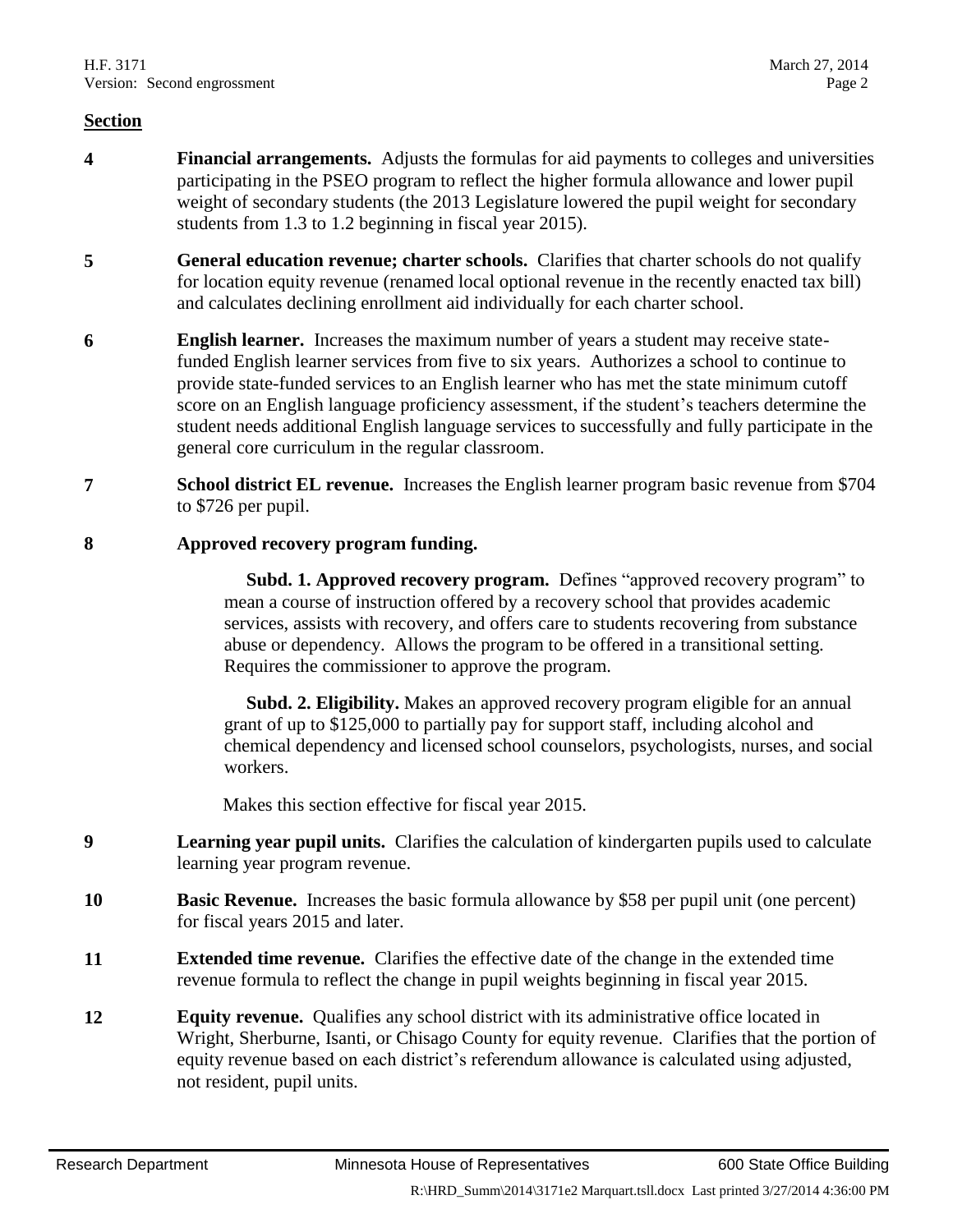- **13 Regional equity gap.** Clarifies that regional equity gaps are calculated using adjusted, not marginal cost, pupil units.
- **14 District equity gap.** Clarifies that regional equity gaps are calculated using adjusted, not marginal cost, pupil units.
- **15 Transition revenue.** Clarifies the calculation of transition revenue to reflect the roll-out of alternative compensation (Qcomp) revenue from the general education revenue program.
- **16 Referendum equalization levy.** Removes an obsolete reference.
- **17 Referendum aid guarantee.** Corrects the referendum aid guarantee to reflect location equity revenue.
- **18 Referendum revenue.** Changes an erroneous pupil count reference from marginal cost to adjusted pupil units.
- **19 Board-approved referendum allowance.** Clarifies that a school district first calculates its local optional (location equity) revenue and then its board-approved referendum amounts.
- **20 Safe schools levy.** Increases the safe schools levy for intermediate school districts from \$10 to \$15 per pupil beginning in taxes payable in 2016. Changes an erroneous pupil count reference from marginal cost to adjusted pupil units.
- **21 Definitions; aid payment shift.** Conforms the statutory language regarding the state aid payment shift to its current level (the expanded aid payment shift was eliminated through the allocation of state budget surplus under section 16A.152).
- **22 Payment dates and percentages.** Returns charter school clean-up payments to the same schedule faced by school districts beginning July 1, 2015.
- **23 Alternative attendance programs.** Clarifies a cross reference.
- **24 Innovative delivery of education services and sharing of district resources; pilot project.**

 **Subd. 1. Establishment; requirements for participation.** Allows the pilot project to continue through June 30, 2018, or for up to a five-year term, whichever comes first. Allows participants to agree to extend the project beyond these timelines.

 **Subd. 2. Commissioner's role.** Allows an interested group of school districts to submit a completed application to the commissioner of education by March 1 of any year. Allows the commissioner to select up to six qualified applicants by April 1 of any year.

 **Subd. 3. Pilot project evaluation.** Directs the commissioner to submit an interim report by February 1, 2016, and a final report by February 1, 2019.

**25 Effective date.** Adjusts the innovative delivery program effective date.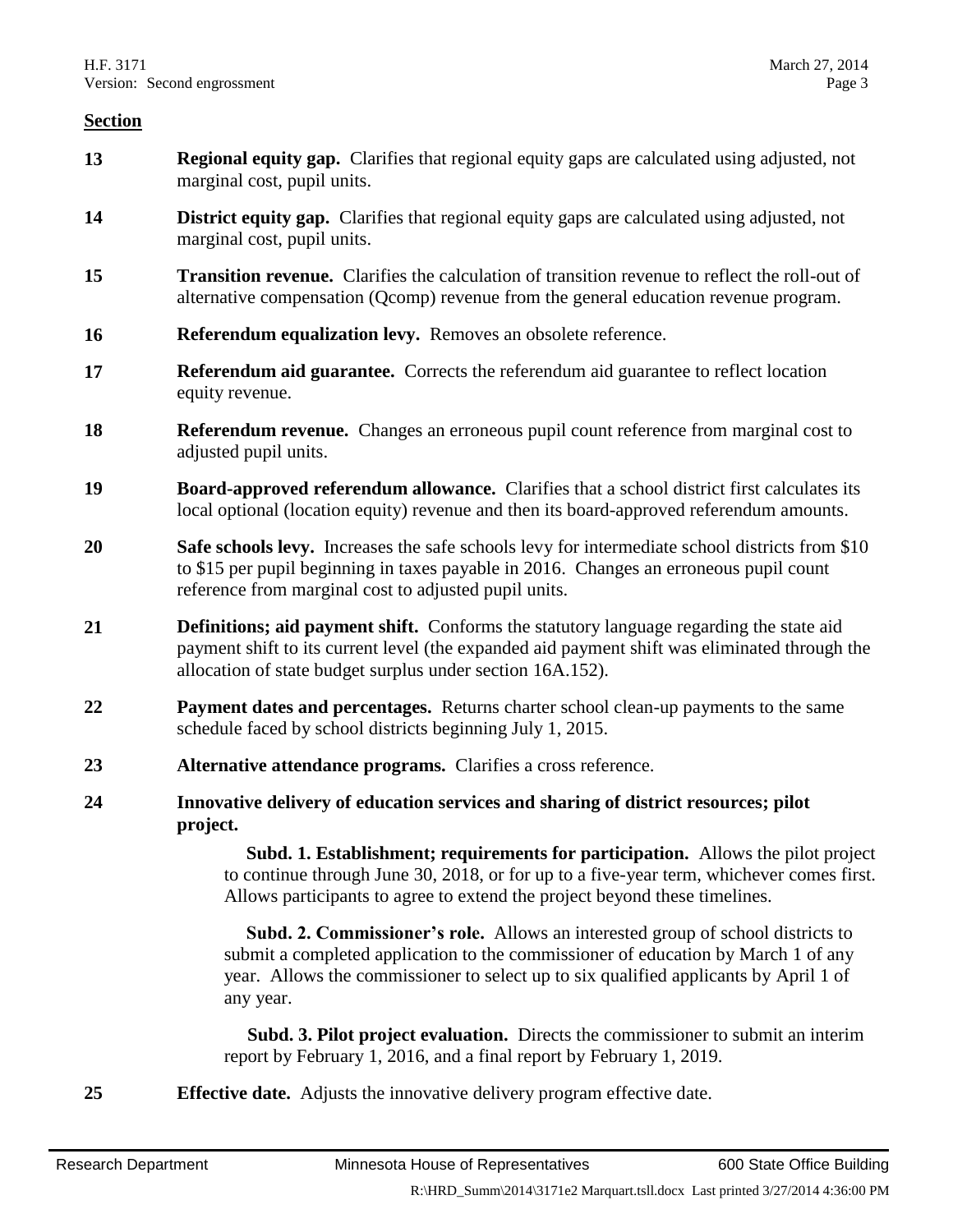- **26 General education aid appropriation.** Adjusts the general education aid appropriation to reflect the formula allowance increase, the expansion in English learner funding, for forecast adjustments and the correction of the PSEO payment level for colleges and universities.
- **27 Appropriations; recovery school programs.** Appropriates \$500,000 beginning in fiscal year 2015 for recovery school grants under section 8.
- **28 Revisor Instruction.** Instructs the Revisor to change the name of the location equity revenue program to the local optional revenue program consistent with the passage of the 2014 tax bill.

#### **Article 2: Educational Excellence**

# **Overview**

This article modifies educational excellence programs.

**1 Immediate discharge.** (c) Directs a school principal or other school administrator, when a teacher is discharged due to a conviction for child abuse or neglect or a final determination of maltreatment is made, to include the information about the disciplinary action or determination in the teacher's employment record, consistent with the laws governing public personnel data, and provide the board of teaching and the education department with the necessary and relevant information to enable the board and the department's licensing division to fulfill their statutory and administrative duties related to issuing, renewing, suspending, or revoking a teacher's license. Declares that information received by the board or the department's licensing division is governed by state licensing data law or other applicable law governing data of the receiving entity. In addition to requiring a background check, directs school boards and other hiring entities to contact the board and the department to determine whether the teacher's license has been suspended or revoked, consistent with the discharge and final maltreatment determination identified in this paragraph.

Makes this section effective immediately.

**2 Grounds for discharge or demotion.** (c) Directs a school principal or other school administrator, when a teacher is discharged due to a conviction for child abuse or neglect or a final determination of maltreatment is made, to include the information about the disciplinary action or determination in the teacher's employment record, consistent with the laws governing public personnel data, and provide the board of teaching and the education department with the necessary and relevant information to enable the board and the department's licensing division to fulfill their statutory and administrative duties related to issuing, renewing, suspending, or revoking a teacher's license. Declares that information received by the board or the department's licensing division is governed by state licensing data law or other applicable law governing data of the receiving entity. In addition to requiring a background check, directs school boards and other hiring entities to contact the board and the department to determine whether the teacher's license has been suspended or revoked, consistent with the discharge and final maltreatment determination identified in this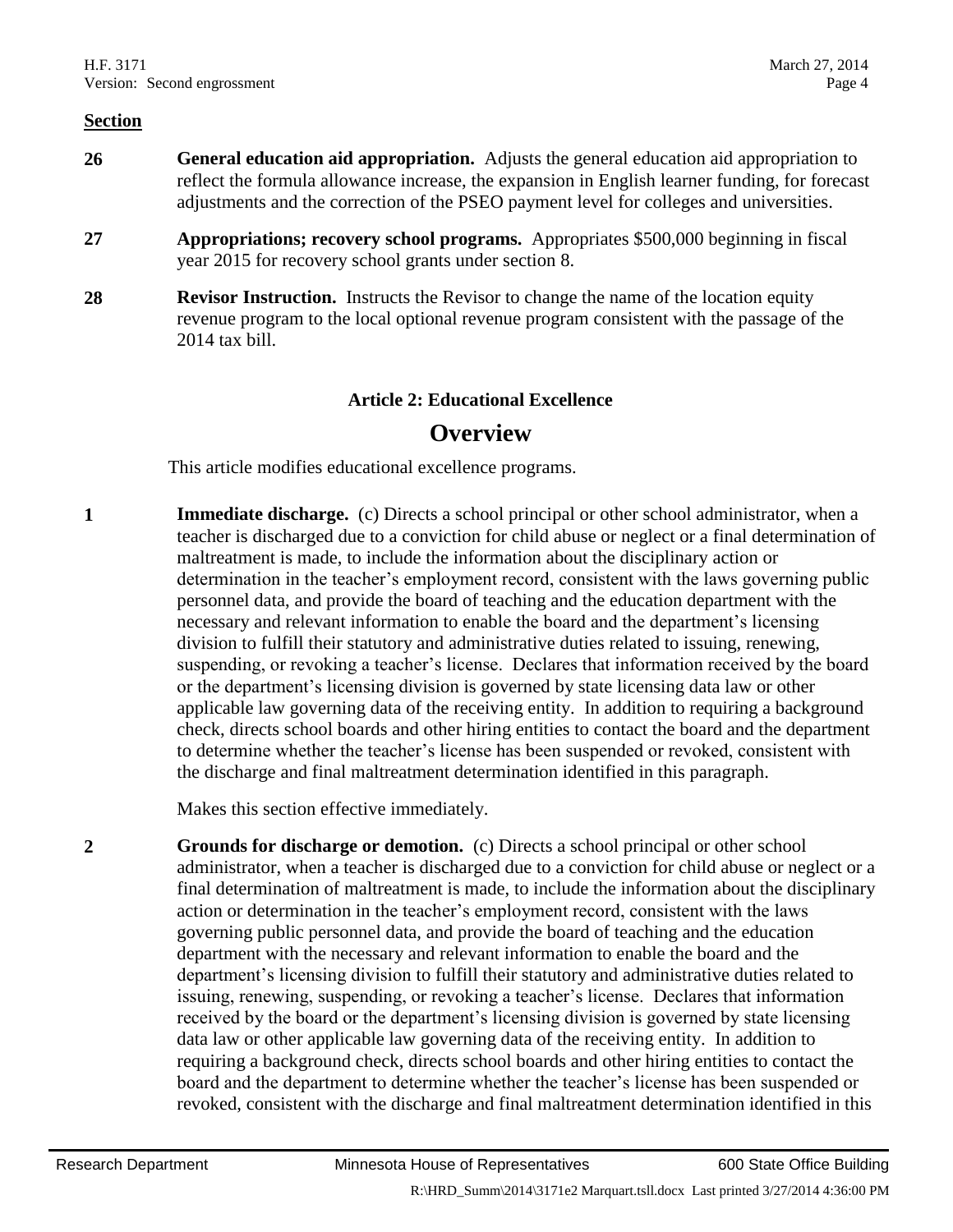paragraph.

Makes this section effective immediately.

- **3 Revenue amount; Qcomp.** Clarifies a cross reference in the alternative teacher compensation (Qcomp) program.
- **4 Initial achievement and integration revenue.** Clarifies that a district's achievement and integration revenue equals the lesser of 100.3 percent of the district's expenditures or its revenue amount.
- **5 Incentive revenue.** Clarifies that each district's achievement and integration incentive revenue is based on the lesser of the maximum revenue amount or the district's actual approved qualifying expenditures.
- **6 Concurrent enrollment; appropriation.** Increases funding for Minnesota's concurrent enrollment program for fiscal year 2015 only by \$1.897 million.
- **7 Early childhood literacy programs.** Increases funding for early childhood literacy programs provided by the Minnesota Reading Corps. Allows up to \$500,000 in fiscal year 2015 to be used to support priority and focus schools and expand kindergarten programming.
- **8 Better aligning Minnesota's alternative teacher professional pay system and teacher developmental and evaluation program.** Directs the education commissioner to consult with experts and legislators on better aligning Minnesota's alternative professional pay system and the statewide teacher development and evaluation program and report to the legislature by February 1, 2015, on effecting and funding an improved alignment.

Makes this section effective immediately.

**9 Consultation; career and technical education programs.** (a) Directs the education commissioner to consult with experts knowledgeable about secondary and post secondary career and technical education programs to determine the content, status, and resources of specific career and technical education programs available in Minnesota.

> (b) To accomplish paragraph (a), directs the commissioner, in consultation with experts, to examine the extent secondary and postsecondary programs offer students a progression of coordinated, nonduplicative courses needed to successfully complete a career and technical education program.

(c) Directs the commissioner to report to the legislature by February 1, 2015, on the content, status, and resources of Minnesota's secondary and postsecondary career and technical education programs and include information about each district's dedicated equipment, resources, and relationships with postsecondary institutions and the local business community.

Makes this section effective immediately.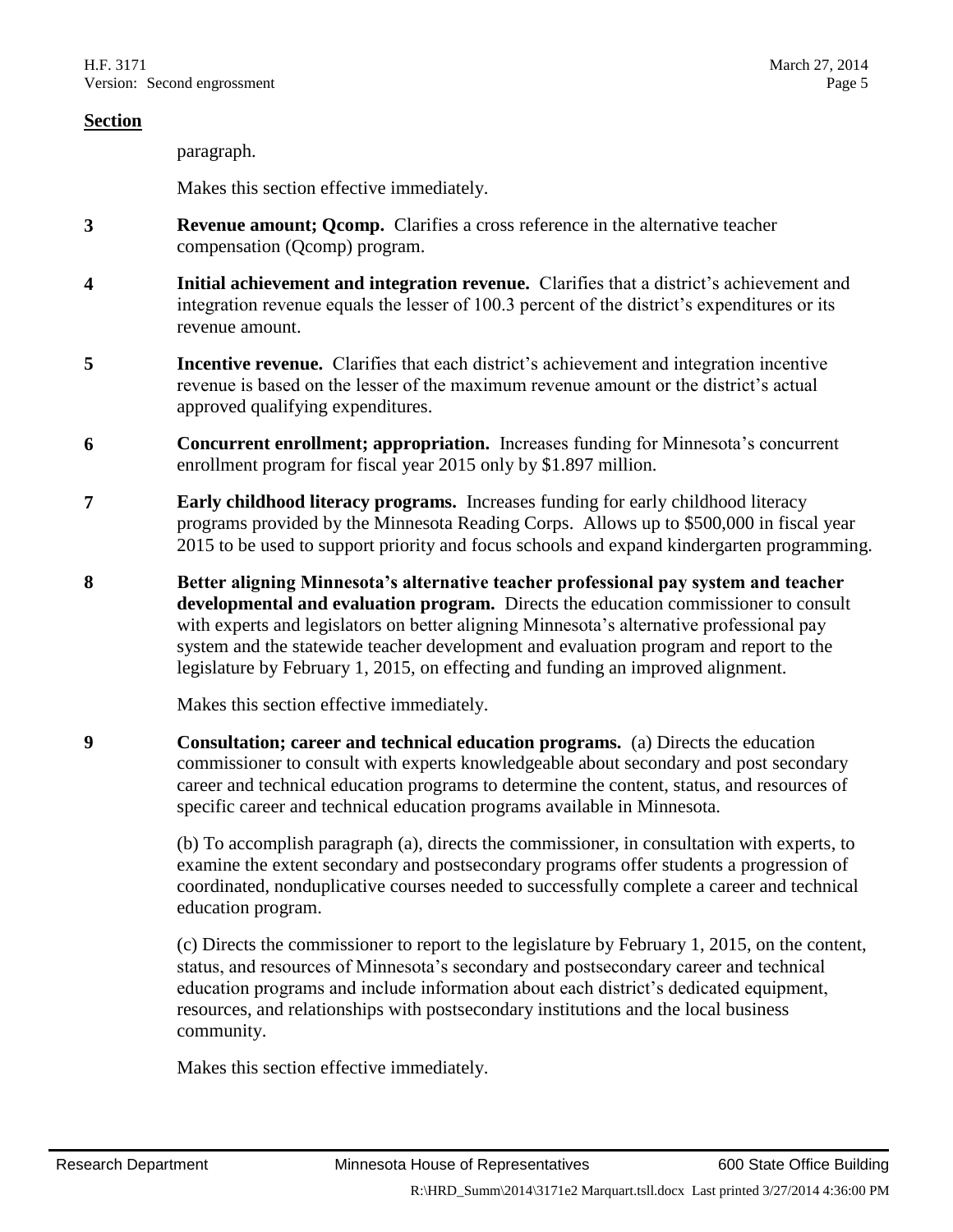**10 Appropriation.** Appropriates \$25,000 for the study of alignment of Minnesota's alternative teacher professional pay system and teacher evaluation program and \$150,000 for the commissioner of education to examine career and technical programs as required by section 8.

#### **Article 3: Special Education**

# **Overview**

This article modifies special education revenue calculations.

**1 Standards for restrictive procedures.**

 **Subd. 1. Restrictive procedures plan.** Requires school districts to inform the public about the district restrictive procedures plan including how schools will provide staff training on de-escalation techniques.

**Subd. 2. Restrictive procedures.** Makes a technical change.

 **Subd. 3. Physical holding or seclusion.** Changes from March 1, 2014, to February 1, 2015, and later, the date by which stakeholders annually must recommend goals to the education commissioner for reducing the use of restrictive procedures and the commissioner must report to the legislature. Requires the summary data school districts report to the education department to include information about the use of reasonable force.

 **Subd. 6. Behavior supports; reasonable force.** Beginning in the 2014-2015 school year, requires school districts to collect and submit to the education commissioner summary data on district use of reasonable force that is consistent with the definition of physical holding or seclusion of a child with a disability under this section.

Makes this section immediately effective.

- **2 Nonresident tuition rate; other costs.** Corrects a cross reference and clarifies that local optional (location equity) revenue is excluded from the definition of general education revenue used to calculate special education tuition rates.
- **3 Definitions; special education.** Increases the special education aid paid to the Minnesota State Academies for the Deaf and the Blind to cover the costs of one-to-one licensed, certified aides, as required by the child's individualized education program by including the costs in the definitions of "nonfederal special education expenditures" and "old formula special education expenditures."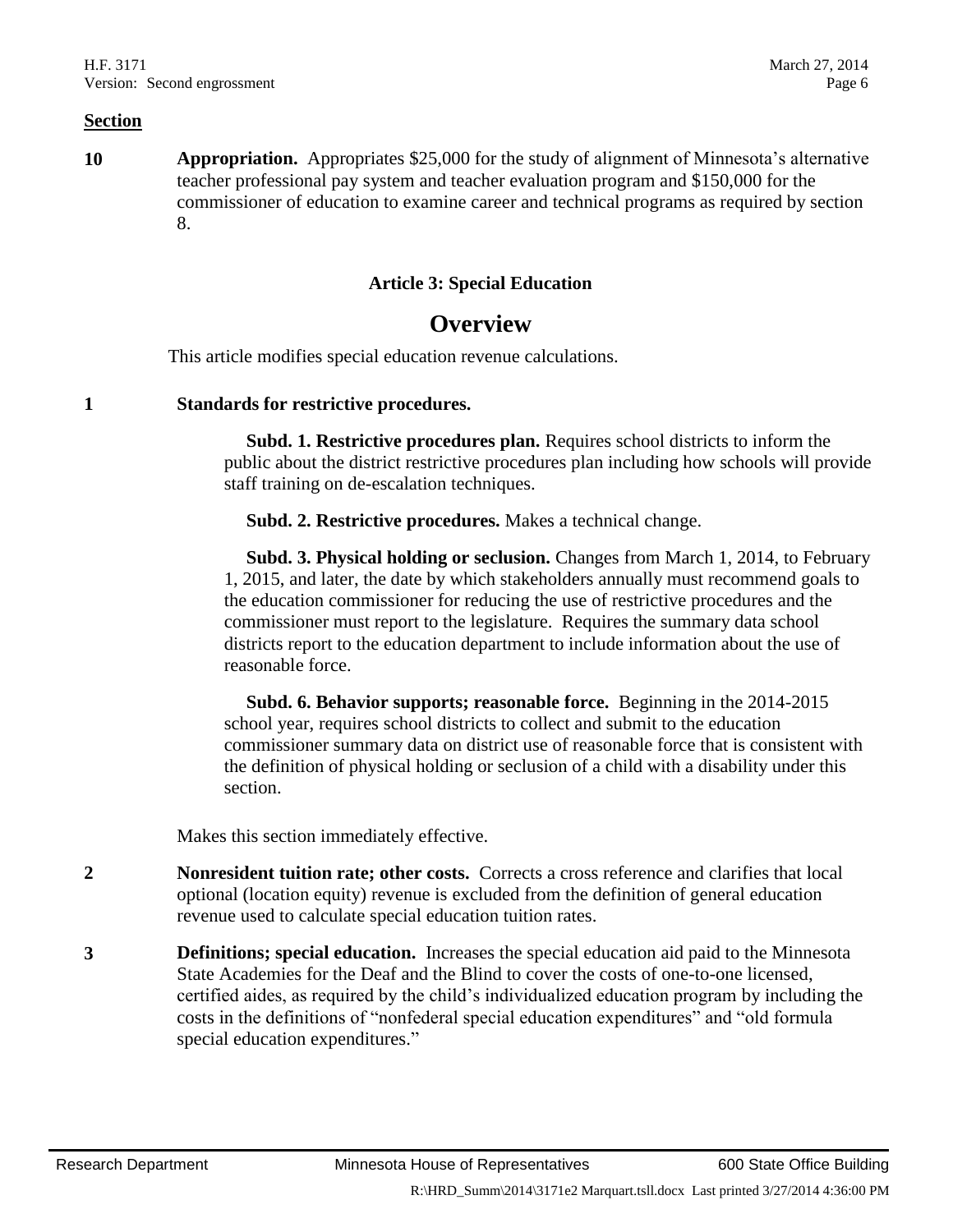- **4 Special education initial aid.** Increases the special education aid paid to the Minnesota State Academies for the Deaf and the Blind to cover the costs of one-to-one licensed, certified child aides, as required by the child's individualized education program.
- **5 Special education initial aid.** Clarifies that special education pupil transportation costs are excluded when calculating each district's special education initial aid.
- **6 Cross subsidy reduction aid.** Clarifies the calculation of cross subsidy reduction aid.
- **7 Special education aid.** Removes an erroneous reference to "initial" aid.
- **8 Definitions; special education excess cost.** Clarifies the reduction to old formula special education expenditures when calculating excess cost aid and clarifies the treatment of location equity revenue in the general education base revenue.
- **9 Excess cost aid.** Removes erroneous reference to "initial" aid.
- **10 Out-of-state tuition.** Clarifies the payment of out-of-state tuition special education aid to resident school districts.
- **11 Special education paperwork cost savings.** (a) Amends a 2013 general fund appropriation of \$1,763,000 to the department of education for special education paperwork cost savings to allow the appropriation to be used for contracting technology and software for the statewide online special education reporting system.

(b) For compliance and accountability purposes for children with disabilities and to increase the opportunities of educators and service providers to focus on teaching children with disabilities, directs the education commissioner to customize a streamlined, user-friendly statewide online system to collect and report required special education data to individuals with a legitimate educational interest and who are authorized by law to access the data.

(c) Directs the commissioner to consult with various experts on integrating, field testing, customizing, and sustaining the online system. Requires online system outcomes, among other things, to:

- reduce teachers' paperwork burden and increase their opportunity to focus on teaching
- efficiently and effectively transmit transferring students' records, including the records of highly mobile and homeless children with disabilities, among others, to the extent authorized by chapter 13 or other applicable state or federal data practices law governing access to and dissemination of educational records,
- address language and other barriers preventing parents from communicating information about the needs of their children with disabilities,
- help improve the interface among the online systems serving children with disabilities,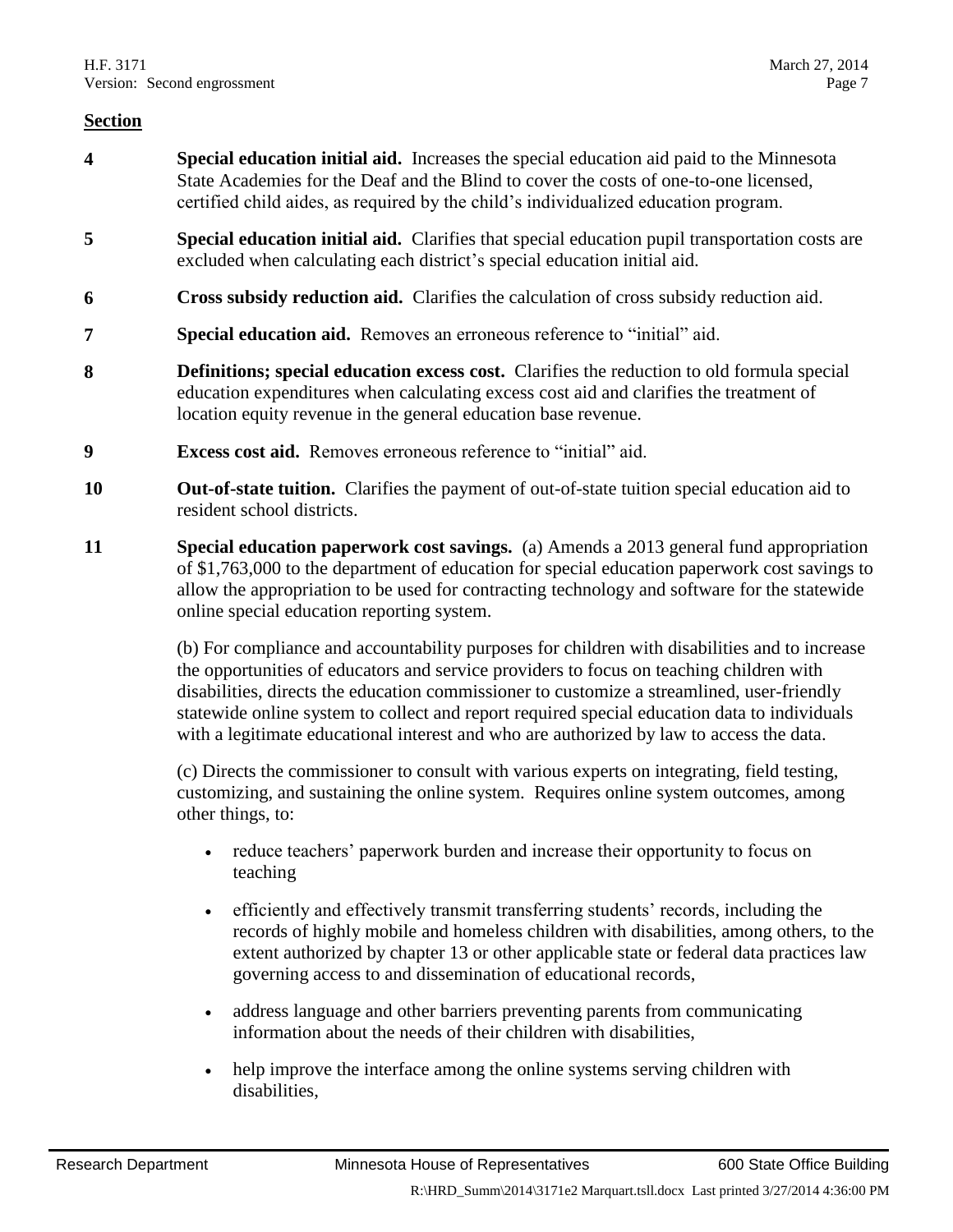have expert technical assistance readily available to work with/on the online system.

(d) Directs the education commissioner to use federal OSEP model forms to customize a state-sponsored universal special education online case management system, consistent with the requirements of state law and this subdivision. Directs the commissioner to use an RFP process to contract for needed technology and software. Requires the online system to be made available to school districts without charge beginning in the 2015-2016 school year. Requires a data audit trail to be established that the responsible authority may access to audit users' activity and for security safeguards. Allows school districts to use the online system or contract with an outside vendor for the 2015-2016 through 2017-2018 school years and requires school districts to use this system beginning in the 2018-2019 school year for compliance reporting.

(e) Directs the commissioner to establish a public Internet web interface to provide information to educators, parents, and the public about special education reports, respond to special education queries, and use the information garnered from the interface to streamline and revise special education reporting and further adapt/customize the online system. Prohibits the web interface from providing access to the educational records of any individual child.

(f) Directs the commissioner to report annually to the legislature by February 1 on the status, changes, and sustainability of the online system.

Makes this section effective immediately.

**12 Rulemaking authority; special education task force recommendations.** Directs the education commissioner to use the expedited rulemaking process to make the rule changes recommended by the special education case load and rule alignment task force in its 2014 report to the legislature. Requires a public hearing if 100 people request it.

Makes this section effective immediately.

**13 Appropriation.** Appropriates \$250,000 to the commissioner of education to assist school districts in meeting the needs of children who have experienced a high use of prone restraints.

# **Article 4: Facilities Overview**

**1 Joint powers cooperative facility.**

 **Subd. 1. Schools may be jointly operated.** Authorizes two or more school districts to jointly operate a secondary facility.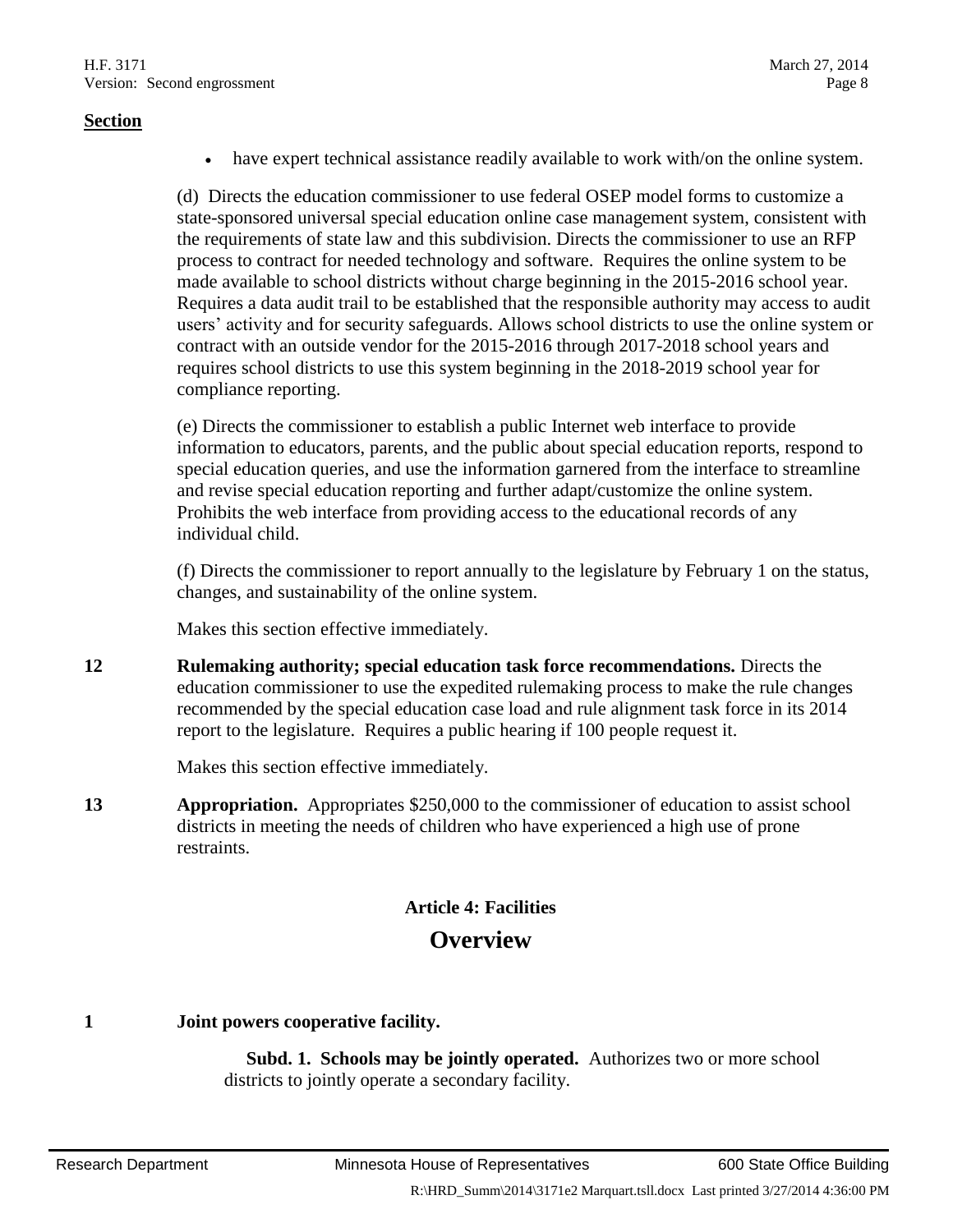**Subd. 2. Expanded program offerings.** Qualifies a jointly operated secondary program for cooperation funding provided the program demonstrates to the commissioner that the joint powers secondary facility offers a broader curriculum and enhanced learning opportunities to students attending the program.

 **Subd. 3. Transfer of employees.** Specifies the way tenure, accrued sick leave, and severance are handled if an employee switches school districts under this section

 **Subd. 4. Revenue.** Qualifies an approved program for cooperation revenue and for a cooperative facilities grant.

 **Subd. 5. Duty to maintain elementary and secondary school.** Specifically exempts the joint powers districts from obligation to offer the full range of grades (1- 12) in each member district and instead allows the secondary program to be offered in another district.

 **Subd. 6. Estimated market value limit exclusion.** Exempts a school district participating in the program from the estimated market value net debt limit.

 **Subd. 7. Allocation of levy authority for joint facility.** Authorizes the districts participating in the joint secondary facility program to allocate program costs to each member district according to the joint powers agreement and allows each member district to include those costs in its district levy.

 **Subd. 8. Effect of consolidation.** Authorizes member districts of the joint powers agreement to continue to keep their levies separate even if the districts consolidate into a single district.

 **Subd. 9. Bonds.** Authorizes member districts of the joint powers agreement to issue bonds jointly or individually for a new building project. Requires the bonds to be approved in an election.

 **Subd. 10. Election.** Requires an election approving a new facility under this section. Allows the election to be held at the same time as the bond election.

- **2 Consolidation transition aid.** Increases the consolidation transition aid for all consolidating districts from a total of \$300 per pupil to \$300 per pupil for up to five years beginning in fiscal year 2017. Makes a district participating in a joint secondary facilities program eligible for the aid. Authorizes the aid for any purpose, including the repayment of building debt.
- **3 Duty to maintain elementary and secondary schools.** Makes clear that a school district participating in a joint secondary program is exempt from the requirement to offer all grades within each district.
- **4 Debt service definitions.** Calculates a school district's net debt service revenue as the amount before the application of taconite revenue from the Iron Range school consolidation and cooperatively operated school account and adds a cross reference to the natural disaster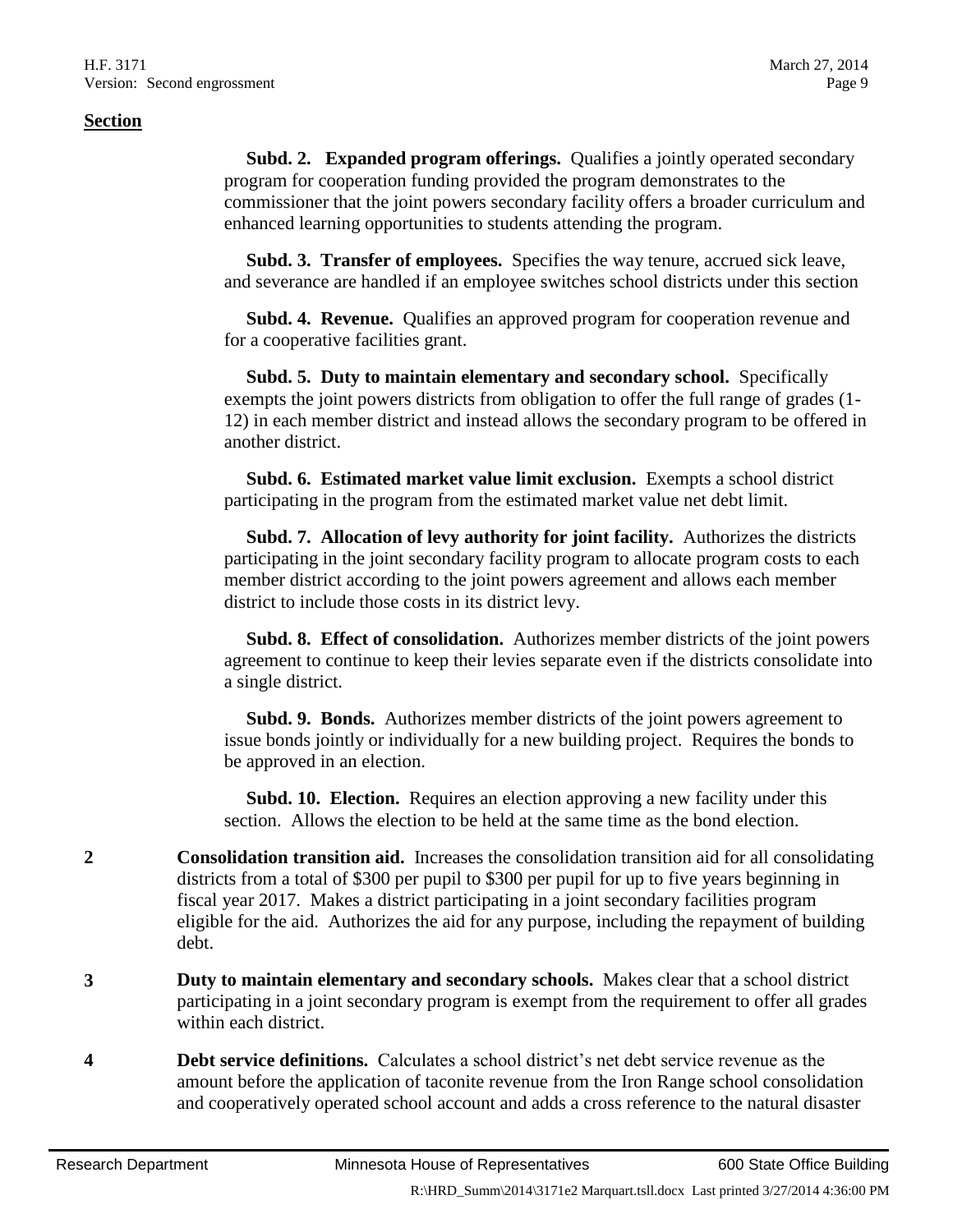debt service equalization aid program.

**5 Equalized debt service levy.** Increase the debt service equalization aid amount by raising the equalization factors for fiscal years 2016 and later to keep total levies under this act unchanged from current law.

#### **6 Natural disaster debt service equalization.**

 **Subd. 1. Definitions**. Defines "eligible natural disaster debt service revenue" as the amount necessary to raise between 105 and 106 percent of the annual repayment of debt for repair of facilities that (1) have been impacted by a natural disaster occurring since January 1, 2005; (2) were damaged by more than \$500,000; and (3) have repair and replacement costs that are not covered by FEMA or insurance. Defines the adjusted net tax capacity (ANTC) equalizing factor as the statewide ratio of ANTC to pupil units. Defined the ANTC tax base in a manner that includes properties otherwise excluded by Job Z program.

 **Subd. 2. Notification.** Requires a district qualifying for natural disaster debt service revenue to annually notify the commissioner of the qualifying bonds outstanding under this program.

 **Subd. 3. Natural disaster debt service equalization revenue.** Sets the natural disaster debt service equalization revenue at the amount exceeding the lesser of 10 percent of the district's ANTC or the amount of the district's outstanding debt service not attributable to a natural disaster project.

 **Subd. 4. Natural disaster debt service equalization levy.** Sets the levy share of the natural disaster debt service revenue as the lesser of one or the ratio of the district's ANTC per pupil to three times the state average ANTC per pupil (currently the statewide average ANTC per pupil is about \$7,000).

 **Subd. 5. Natural disaster debt service equalization aid.** Sets natural disaster debt service aid equal to the difference between the revenue and the levy.

 **Subd. 6. Natural disaster debt service equalization aid payment schedule.** Requires natural disaster debt service equalization aid to be paid in the same manner as other debt service equalization aid.

- **7 Debt service appropriation.** Includes the natural disaster debt service equalization aid in the open and standing appropriation for debt service equalization aid.
- **8 Review and comment.** Increases the minimum qualifying amount needed to trigger a review and comment from \$1.4 million to \$2 million. Removes the need for a review and comment on most maintenance projects.
- **9 Information required.** Simplifies and clarifies the types of information that must be submitted by the district to the commissioner for the review and comment.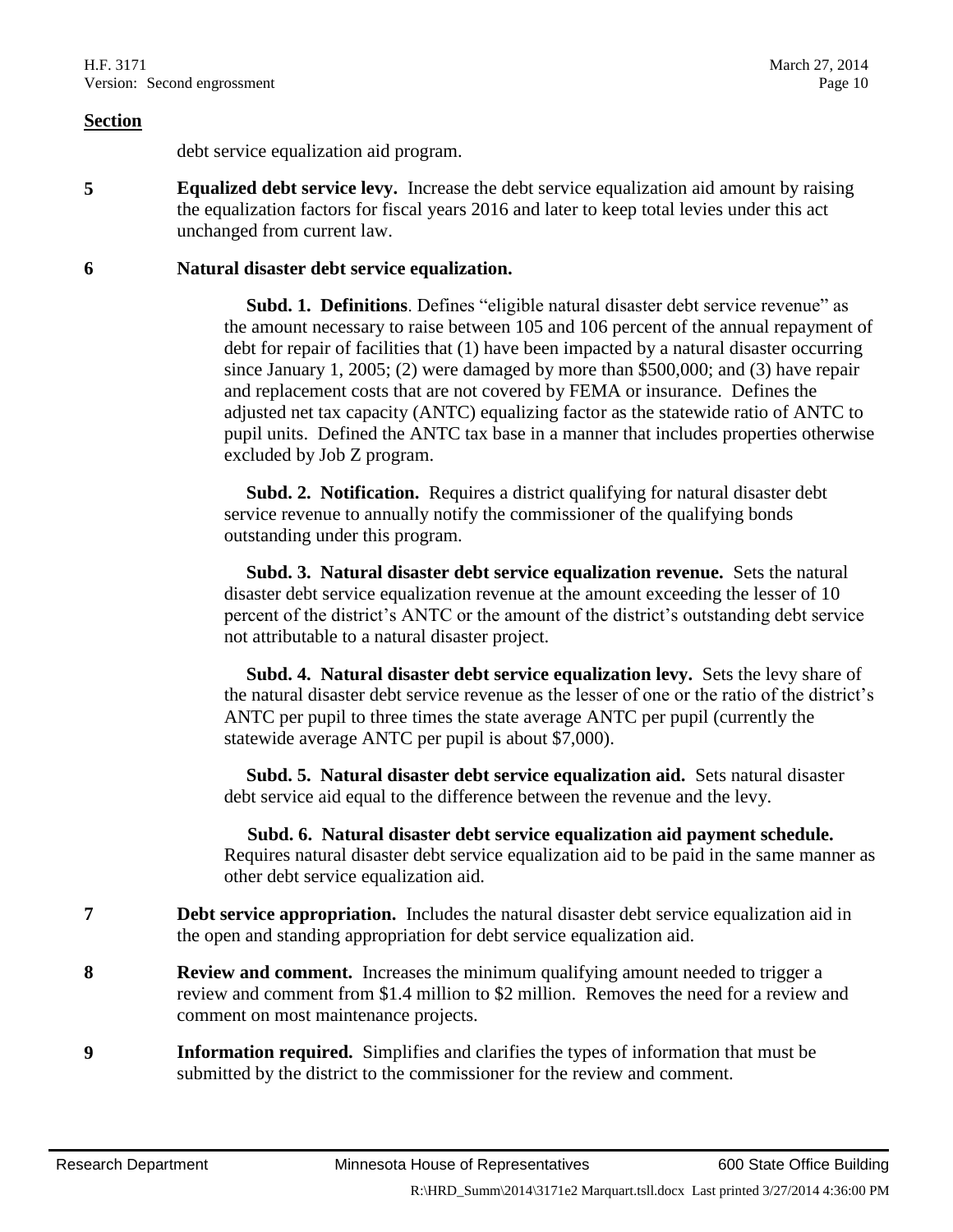- **10 Declining enrollment revenue.** Exempt students attending the Crosswinds school from the declining enrollment revenue formula for fiscal years 2015, 2016, and 2017.
- **11 Taconite payment and other reductions.** Exempts new taconite payments from the Iron Range school consolidation and cooperatively operated schools account from the taconite levy reduction limits.
- **12 Abatements.** Includes the natural disaster debt service equalization aid in the aid programs available for abatement aid.
- **13 Excess tax increment.** Includes the natural disaster debt service equalization aid in the list of aid programs adjusted when excess tax increment payments are received.
- **14 Powers and duties of the Perpich board.** Broadens the charge to the Perpich board to include operating other schools specifically authorized by state law.
- **15 Interdistrict voluntary integration magnet program.** Authorizes the board of the Perpich Center for Arts Education to operate a voluntary integration magnet program.
- **16 Crosswinds Integration Magnet School.**

**Subd. 1. Definitions.** Defines the terms "board" and "Crosswinds school."

 **Subd. 2. Board to operate Crosswinds school.** Authorizes the board of the Perpich Center to operate the Crosswinds school program.

 **Subd. 3. General education funding.** Funds the Crosswinds school as if it were a district-run school for purposes of determining general education revenue.

 **Subd. 4. Special education funding.** Requires special education funding to be provided to the Crosswinds school as if it were operated by a school district.

 **Subd. 5. Pupil transportation.** Authorizes the Perpich Center to provide transportation services for the students attending the Crosswinds school. Reimburses the costs of the transportation through the interdistrict desegregation transportation aid formula.

 **Subd. 6. Achievement and integration aid.** Qualifies the Crosswinds school for achievement and integration aid, as if it were a school district.

 **Subd. 7. Other aids, grants, revenue.** Makes the Crosswinds school eligible for other aid, grants and revenue as if it were a school district.

 **Subd. 8. Year-round programming.** Allows the Crosswinds school to continue to operate on a year-round calendar (the school is on a calendar called the 45/15 calendar—45 days of instruction, 15 days off from school, with larger breaks in July and December).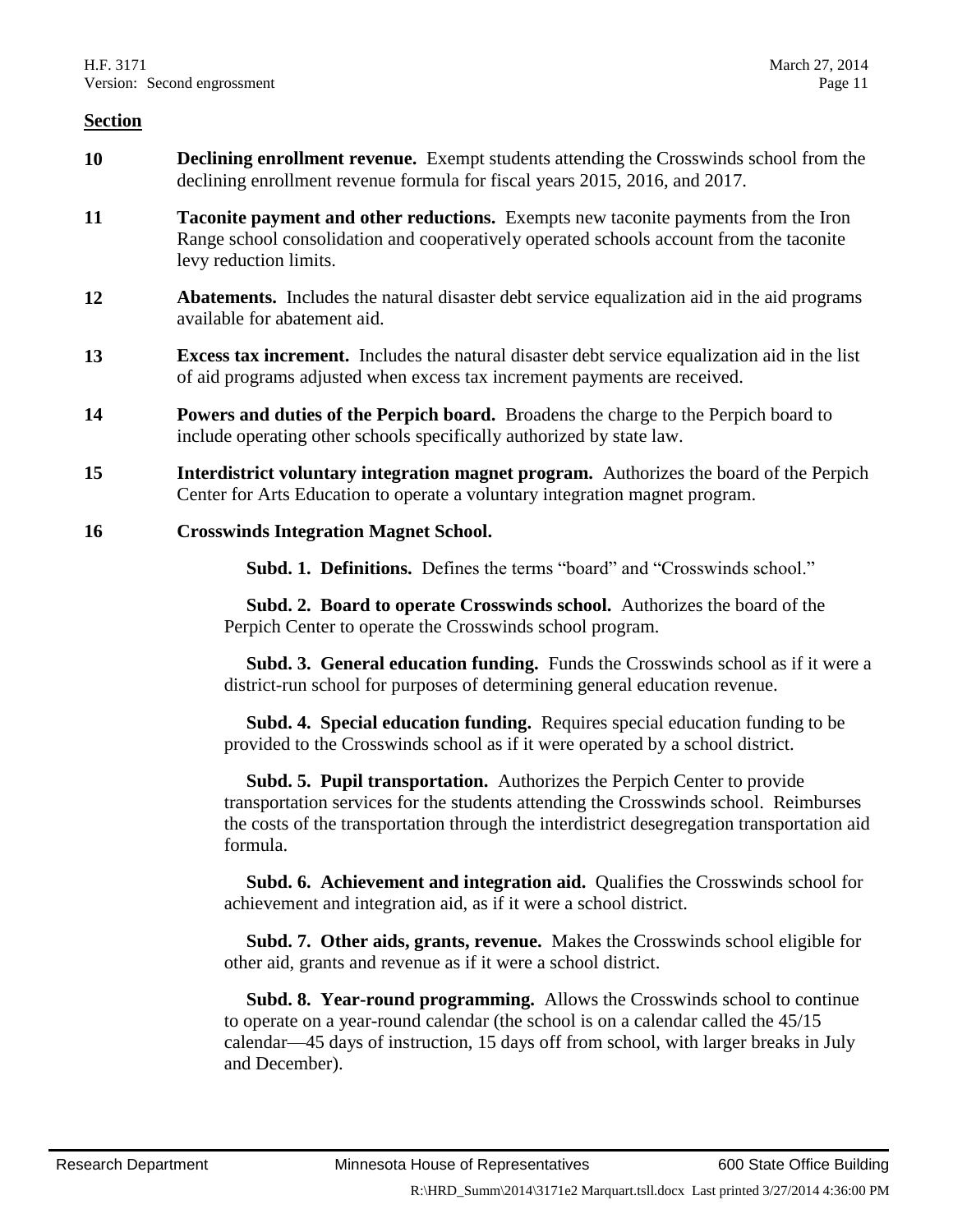**Subd. 9. Data requirements.** Requires the Crosswinds school to follow the budget and accounting procedures required for school districts. Requires the Crosswinds school to report data in the form and manner determined by the commissioner of education.

**17 Equity in telecommunications access.** Increases school district telecommunications access aid by \$5 million per year beginning in fiscal year 2015.

#### **18 Harambee community school transition.**

 **Subd. 1. Facilities.** Authorizes EMID to transfer the Harambee community school to the Roseville School District for operation of a multidistrict integration facility.

 **Subd. 2. Student enrollment.** Allows any student who is currently enrolled at the Harambee school to continue attending that school in subsequent years. Allows other students to apply to attend the Harambee school according to the open enrollment process.

 **Subd. 3. Compensatory revenue; literacy aid; and Qcomp revenue.** Schools' compensatory revenue, literacy aid, and Qcomp revenue are calculated on the enrollment count for the school site for the previous year; the proposed transfer of the facility will create a new school unit that will not have enrollment counts for the previous year.

 **Subd. 4. Year-round programming.** Allows the Harambee school to continue to operate on a year-round calendar (the school is on a calendar called the 45/15 calendar—45 days of instruction, 15 days off from school, with larger breaks in July and December).

 **Subd. 5. Pupil transportation.** Authorizes the Roseville school board to continue to provide transportation services for the students attending the Harambee school that are reimbursed under the interdistrict desegregation transportation aid formula.

#### **19 Transition requirements; Crosswinds School.**

 **Subd. 1. Facilities.** Authorizes the East Metro Integration District (EMID) to transfer the Crosswinds school to the Perpich Center for use as an east metropolitan area integration magnet school.

 **Subd. 2. Student enrollment.** Allows any student who is currently enrolled at the Crosswinds school to continue attending that school in subsequent years. Allows other students to apply to attend the Crosswinds school according to the open enrollment process.

 **Subd. 3. Compensatory revenue; literacy aid; and Qcomp revenue.** Schools' compensatory revenue, literacy aid, and Qcomp revenue are calculated on the enrollment count for the school site for the previous year; the proposed transfer of the facility will create a new school unit that will not have an enrollment count for the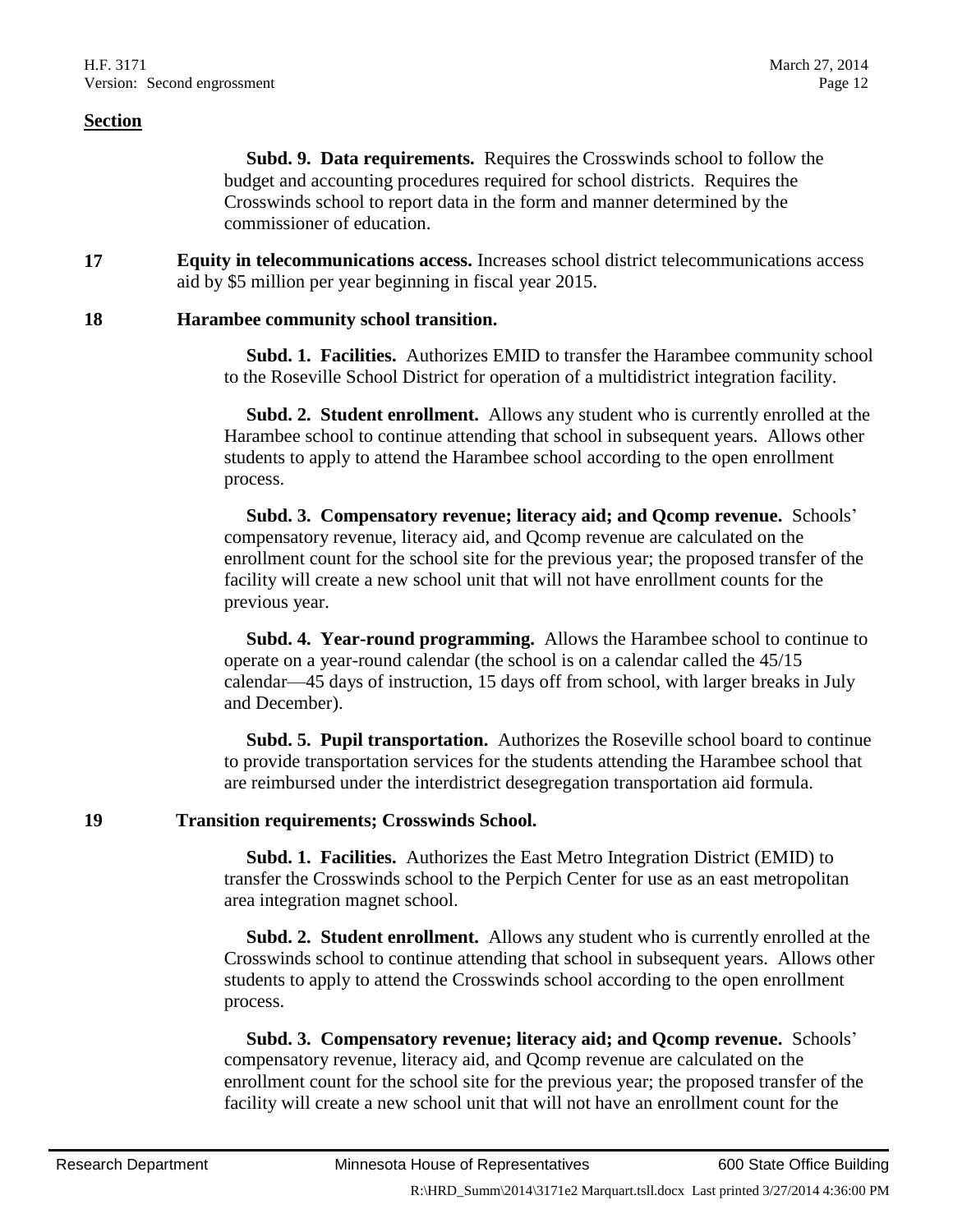previous year.

 **Subd. 4. Title 1 Funding.** Requires the Crosswinds school to receive Title 1 funding in the same manner as it did when the program was operated by the EMID joint powers board.

- **20 Lease levy; Rosemount school district.** Authorizes independent school district No. 196, Rosemount, to lease a pupil transportation facility (under current law the lease levy may only be used for instructional purposes).
- **21 Repealer.** Repeals the requirement that a school district consult with the commissioner on building projects with a total project cots less than \$500,000.

#### **Article 5: Nutrition**

# **Overview**

This article provides state funding to school districts to cover the current 40 cent per meal student cost of reduced price school lunches.

- **1 School lunch aid computation.** Increases the state payment for each school lunch served to a reduced-price meal eligible student by 40 cents beginning in fiscal year 2015.
- **2 No fees.** Requires each participating provider (school districts, nonpublic schools, and a few other organizations) in the school lunch program to provide free school lunches to each student eligible for a free or reduced price meal. Requires providers to ensure that reminders to students about unpaid meals balances are done sensitively and do not demean students.
- **3 School lunch appropriation.** Increases the fiscal year 2015 school lunch appropriation by \$3.5 million to make reduced price meals free to eligible students and adjusts the appropriation base to match the February 2014 forecast.

# **Article 6: Early Education, Community Education, Self-Sufficiency and Lifelong Learning Overview**

This article adjusts formula amounts for the adult basic education program.

- **1 Developmental screening aid.** Increases developmental screening aid by \$5 for each three and four year old child who is screened.
- **2 Amount of aid; school readiness.** Increases the annual aid entitlement for the school readiness program from \$10.095 million to \$12 million per year.
- **3 Report required.** Requires the commissioner to report on the evaluation of the early learning scholarship program by January 15, 2016.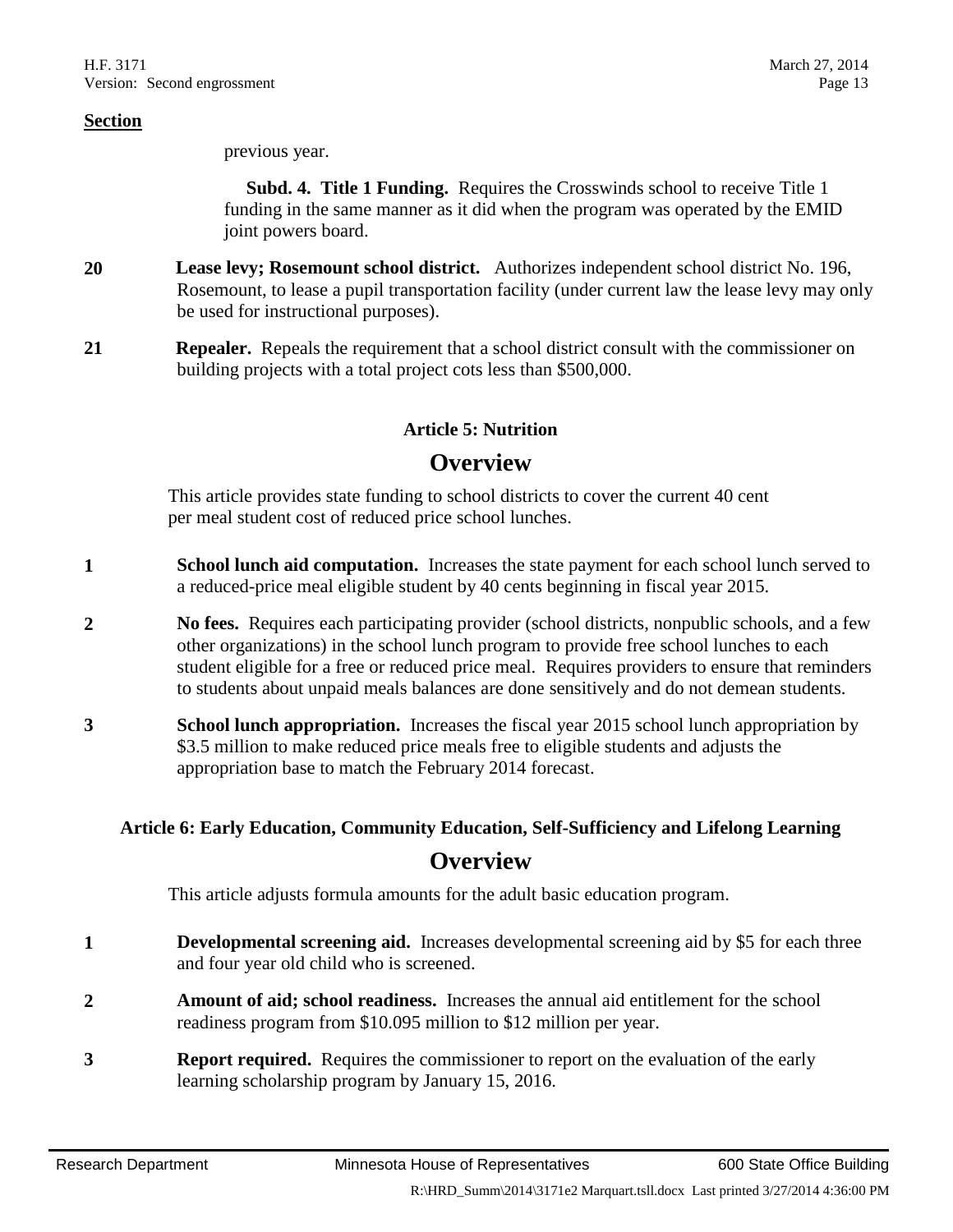- **4 Adult basic education supplemental service grants.** Increases the maximum amount of a supplement services grant to any single organization from 20 to 40 percent of the total amount of supplemental service aid.
- **5 State total adult basic education aid.** Increases the adult basic education program growth factor from 1.025 to 1.03 for fiscal years 2015 and later. Increases the portion of adult basic education aid available for supplemental service grants from two to three percent of the total program aid.
- **6 Program revenue.** Conforms an age limit used to calculate aid based on the number of adults without diplomas to match federal census data characteristics.
- **7 School readiness; appropriation.** Increases the school readiness appropriation by about \$2 million per year beginning in fiscal year 2015.
- **8 Health and developmental screening aid; appropriation.** Increases the appropriation for development screening aid by \$250,000 for fiscal year 2015.
- **9 Adult basic education aid; appropriation.** Increases the appropriation for adult basic education aid by \$225,000 for fiscal year 2015.
- **10 Appropriations; Northside Achievement Zone and St Paul Promise Neighborhood.** Appropriates \$1.132 million each to the Northside Achievement Zone and the St. Paul Promise Neighborhood, for fiscal year 2015 and later.

#### **Article 7: State Agencies**

# **Overview**

This article appropriates money for state agencies.

- **1 Department of education.** Increases the department of education budget to pay for the grants to the works museum (\$75,000) and the headwaters science center (\$50,000), to supplement the board of teacher budget (\$100,000), to supplement the budget of the Board of Administrators (\$58,000), and for expected rulemaking costs (\$40,000).
- **2 Minnesota State Academies; appropriation.** Increases the fiscal year 2015 appropriation for the Minnesota State Academies by \$300,000.
- **3 Appropriation; Responses to Health Insurance Transparency Act bid requests.**  Appropriates \$294,000 to the commissioner of management and budget to comply with the proposed provisions of Minnesota Statutes, section 43A.316 for PEIP insurance bids.